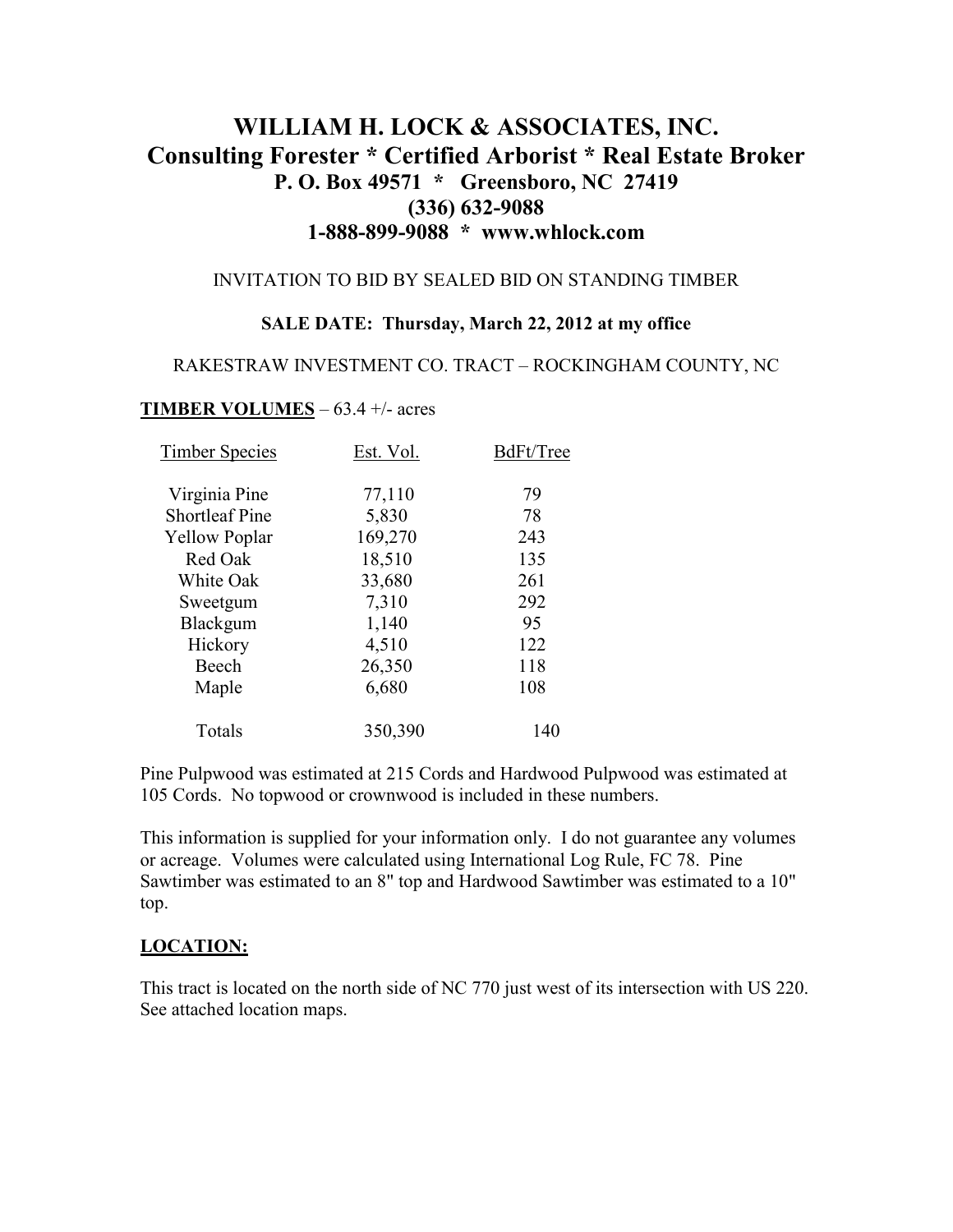Page Two Rakestraw Investment Co. - Timber Sale Sale Date: Thursday – March 22, 2012

### **BIDS:**

The Rakestraw Tract is being sold on a lump sum sealed bid basis. Bids will be accepted by **regular mail** if received by 5:00 pm on Wednesday, March 21, 2012 **OR** bids will be accepted by **email (whlock@whlock.com), telephone (336-632-9088), fax (336-632- 9088), or in-person** at my office until 11:00 am on Thursday, March 22, 2012. At 11:00 am on Thursday, March 22, 2012 all bids received will be recorded. The successful bidder will be notified within 24 hours of the bid openings. A 10% deposit may be requested to be delivered to William H. Lock  $&$  Associates, Inc. within 72 hours of the bid opening. The balance of the sales price is to be delivered at the sale closing which should occur on or before April 19, 2012. The seller reserves the right to refuse or accept any and all bids. Seller will consider all bids. The seller will be responsible for the timber deed preparation, revenue stamps if recorded, and the forestry consultant fees. The buyer will be responsible for all other closing costs. A \$1,000 performance deposit will be payable at closing and held in a non-interest bearing trust account until satisfactory completion of logging. The performance deposit does not limit the buyer's liability.

## **PLACE OF SALE:**

The timber sale will be held at the office of William H. Lock & Associates, Inc. in Greensboro, NC. The office address is 375 S. Swing Road, Greensboro, NC 27409. Telephone and Fax: 336-632-9088; Email: whlock@whlock.com

### **CONDITIONS OF SALE**:

1. The Buyer shall have 24 months from the date of the timber deed to cut and remove all merchantable timber within the "Sale Areas". "Creek Buffers" have been marked with Blue Paint. No blue painted trees marking the buffer boundaries may be cut. All pine of any size and hardwoods >16" DBH may be harvested from within these buffer areas provided all Best Management Practices, Forest Practice Guidelines, and any applicable river basin or watershed regulations are followed. Disregard the red painted line just inside the woods along NC 770. NOTE: There is a small cemetery located adjacent to the northern property line and a creek buffer that needs to be protected.

2. The Buyer shall access the tract from NC 770 or from Cinnamon Road along the existing woods path leading into the open area on the northern side of the parcel. All access routes will need to be installed and/or maintained according to all North Carolina Best Management Practices, Forest Practice Guidelines, and any applicable river basin or watershed rules. All roadways must remain open and passable by ordinary traffic at all times. The roadways must be left in similar condition at the completion of the harvesting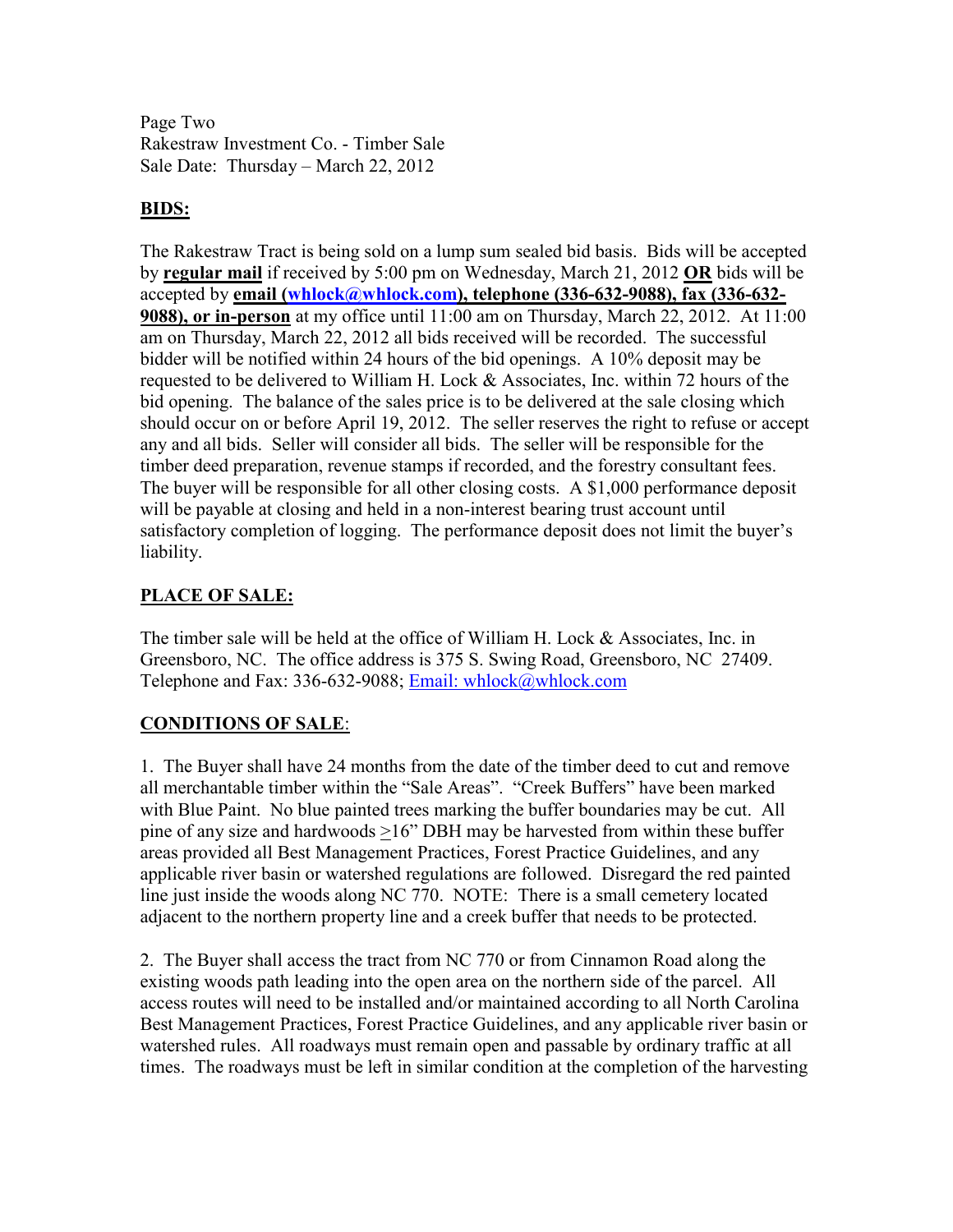Page Three Rakestraw Investment Co. - Timber Sale Sale Date: Thursday – March 22, 2012

operation as they were at the beginning of the harvesting operation. Call W.H. Lock if questions concerning access routes.

3. The Buyer is responsible for maintaining a clean site. No equipment parts, trash, tires or other debris shall be left on the property. It shall be the Buyer's responsibility to clean up any hazardous material or chemical waste spills including but not limited to Diesel Fuel, Hydraulic Fluid, Machine Oil, and/or Gasoline upon the subject property. Responsibility will include any required remediation including but not limited to the removal of contaminated soils.

4. Harvesting operations must not interfere with any farming operations and farming operations must not interfere with any harvesting operations. Decking, loading or hauling will not be permitted in any existing open fields or pastures immediately adjacent to the timber unless approved by William H. Lock & Associates, Inc. If approved, open areas must be free of logging debris, smoothed when completed, and re-seeded if necessary. All loading decks and truck parking areas must be reseeded when the harvesting operation is completed.

5. The Buyer is responsible for following all Federal, State, and local regulations regarding timber harvesting activities. If required, Buyer is responsible for obtaining any necessary permits or licenses required for timber harvesting. All logging operations must conform to North Carolina Best Management Practices, Forest Practices Guidelines, and any applicable river basin or watershed rules. In the event that a non-compliance situation is identified on the tract as a result of the harvesting operation, William H. Lock & Associates, Inc. will have the express right to suspend the harvesting operation until the situation is brought into compliance. No trees or other logging debris shall be left in or across the property boundary, sale cutting lines or access roads and paths.

6. All necessary property lines and corners have been marked with pink flagging. No flagged or painted trees denoting the property and/or sale boundary shall be cut and no trees outside the boundary lines shall be cut. If trees marking the property lines or sale boundary are cut, North Carolina timber trespass laws may apply. No trees shall be cut to fall on a neighboring landowner's property or where potential damage may occur. If existing property corners are damaged or removed as a result of the harvesting operation, Buyer agrees to replace the markers at the correct surveyed location at their own expense.

7. Buyer agrees to notify William H. Lock & Associates, Inc., P. O. Box 49571, Greensboro, NC 27419 at least 3 days in advance of the beginning of the harvesting operation and at least 3 days in advance of the completion of the harvesting operation. The buyer and/or logger must complete a pre-harvest inspection with WHL & Associates prior to beginning any logging activity.